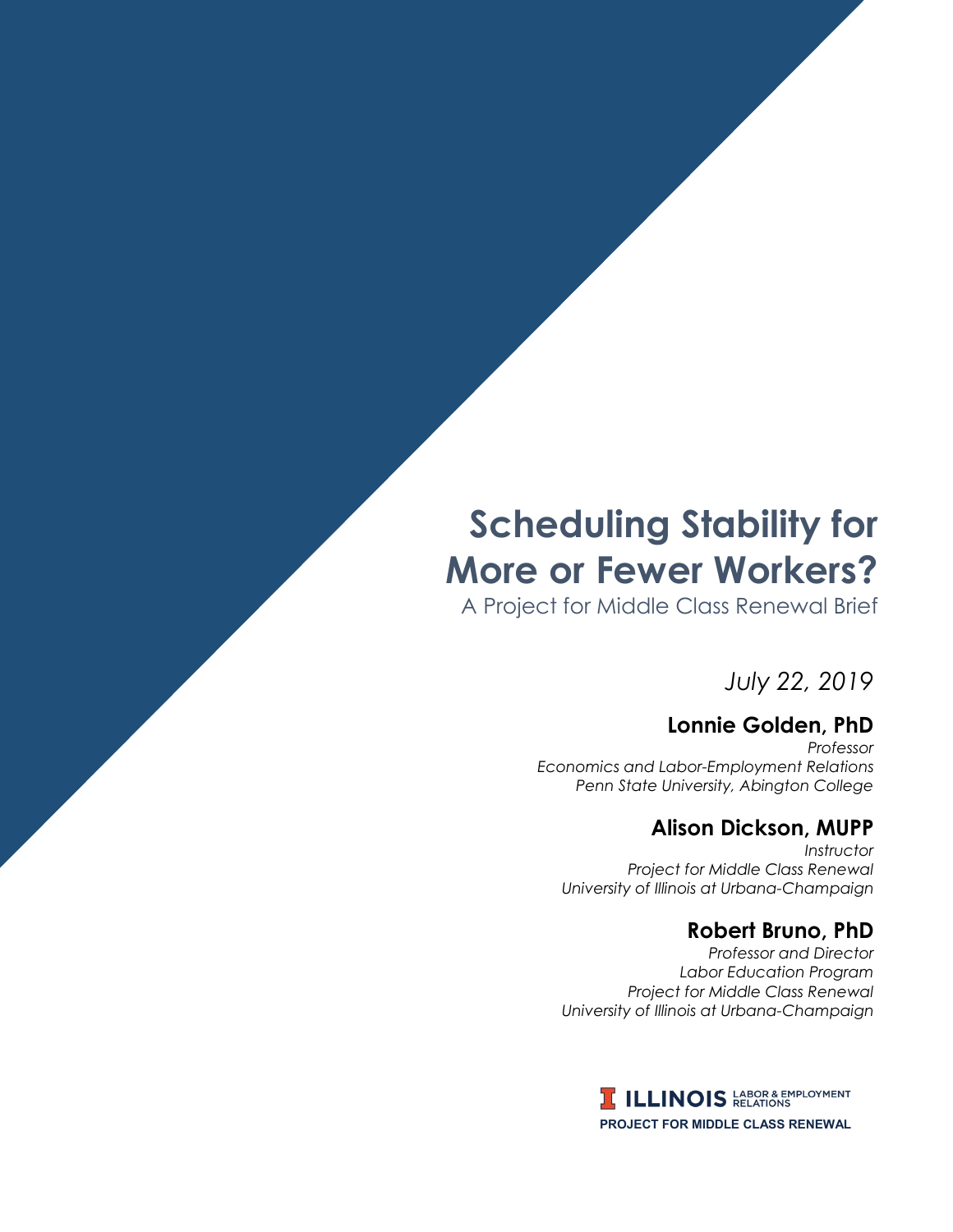#### **ABOUT THE PROJECT FOR MIDDLE CLASS RENEWAL**

The Project for Middle Class Renewal's mission is to investigate the working conditions of workers in today's economy and elevate public discourse on issues affecting workers with research, analysis and education in order to develop and propose public policies that will reduce poverty, provide forms of representation to all workers, prevent gender, race, and LGBTQ+ discrimination, create more stable forms of employment, and promote middle-class paying jobs.

Each year, the Project will be dedicated to a number of critical research studies and education forums on contemporary public policies and practices impacting labor and workplace issues. The report that follows, along with all other PMCR reports, may be found by clicking on "Project for Middle Class Renewal" at illinoislabored.org

If you would like to partner with the Labor Education Program in supporting the work of the Project or have questions about the Project please contact Bob Bruno, Director of the Labor Education Program at (312) 996-2491.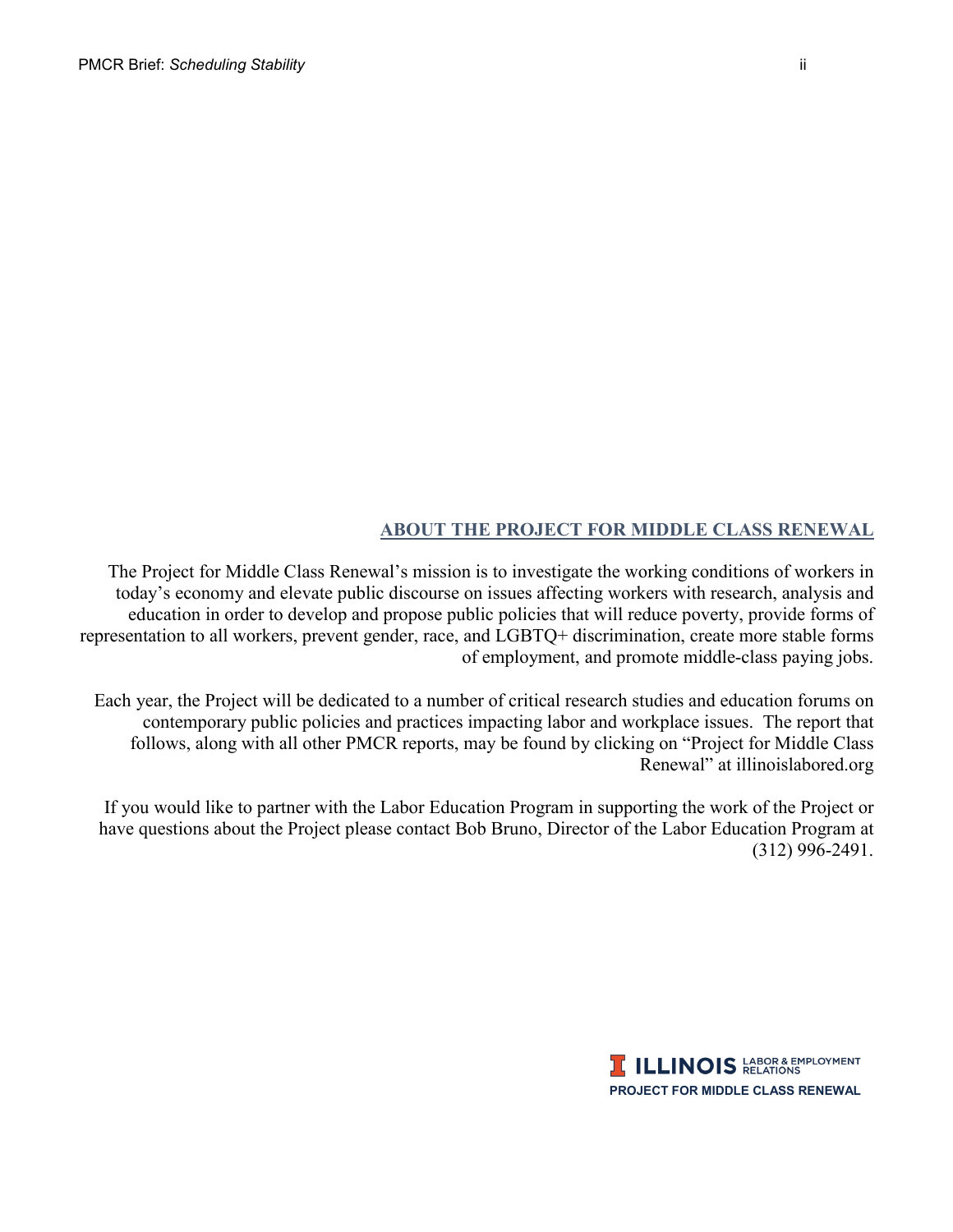#### **I. INTRODUCTION**

Cities and states across the US have been considering adopting innovative, minimum labor standards that would not only protect workers but give these locations a leg up on building a reputation as a decent, if not superior, place to work. As Chicago city council deliberates the "Chicago Fair Workweek Ordinance" (amending Municipal Code Title 1 by adding new Chapter 1- 25), this brief summarizes some of the relevant findings from a 2018 study on scheduling issues conducted by the Project for Middle Class Renewal at the University of Illinois' School of Labor and Employment Relations.

The study included surveys from 1,717 workers across Illinois but was over-represented by Chicago area respondents. Two-thirds of the sample was drawn from Cook County, with 30 percent working in Chicago. The findings presented here draw from the original survey responses and provide previously unexamined data not included in the report, *[Scheduling](http://publish.illinois.edu/projectformiddleclassrenewal/files/2019/07/Scheduling-Stability-final.pdf)  [Stability](http://publish.illinois.edu/projectformiddleclassrenewal/files/2019/07/Scheduling-Stability-final.pdf)*. This original report focused also on the potential effects on existing work scheduling practices most directly related to five of the key elements in the proposed city ordinance.

The passage of the Chicago scheduling ordinance would be a significant step because its scope is currently wider than those already passed in other locations (and in the Illinois state bill). It would apply to all hourly-paid and all salaried employees earning less than \$50,000 a year with various exemptions. The coverage excludes those workers employed in smaller-sized employers and franchises, smaller scale restaurants, the entire construction industry, city and other governmental agencies, sports stadiums and live-in help at residential institutions. Coverage may be waived where there are collective bargaining agreements that address scheduling issues. Those covered by the ordinance would receive a right to have their schedules set at least 10 days in advance, and get a "predictability pay" of one hour's worth of pay if those scheduled days and times get altered by their employer after being officially posted. Workers would get further additional pay, up to half of their scheduled hours, if their scheduled hours are cancelled within 24 hours of their upcoming shift start time.

Given the ordinance's proposed coverage range, largely by type of job and by industry, this *Brief*  is intended to inform the deliberation of the scope and character of work scheduling policy proposals in Chicago, and potentially, in Illinois as well*.* For example, in *Scheduling Stability*, we found that hourly paid workers are noticeably more prone to scheduling changes than are salaried employees. Contract workers fall in between, although they face the highest likelihood of "often" having their schedules changed. We also found that workers characterizing their daily shift timing as "irregular" (i.e., not a regular day or night shift) is highest in industries such as Transportation/Warehousing; Wholesale trade; Services-Commercial; Real Estate/Rentals (and in sectors where a part time work force is utilized more intensely). Finally, we found that a wide range of scheduling practices are associated, directly or indirectly, with adverse consequences on employees, from various time conflicts, mental health indicators and financial vulnerability.

This particular brief is an enhanced focus on the question of the distribution by specific type of industry, for five of the main problematic scheduling practices, which the ordinance attempts to address. For example, given the inclusions and exclusions in the bills' coverage, it will contrast the pervasiveness of scheduling practices experienced by workers in: Construction, Hospitality/ accommodations (e.g., hotels); the various types of Services -- Personal, Professional, Commercial and Health care services; Transportation/Warehouses. Our sample included a key question where respondents report their employer's "type of business or industry...mainly" (most of those that were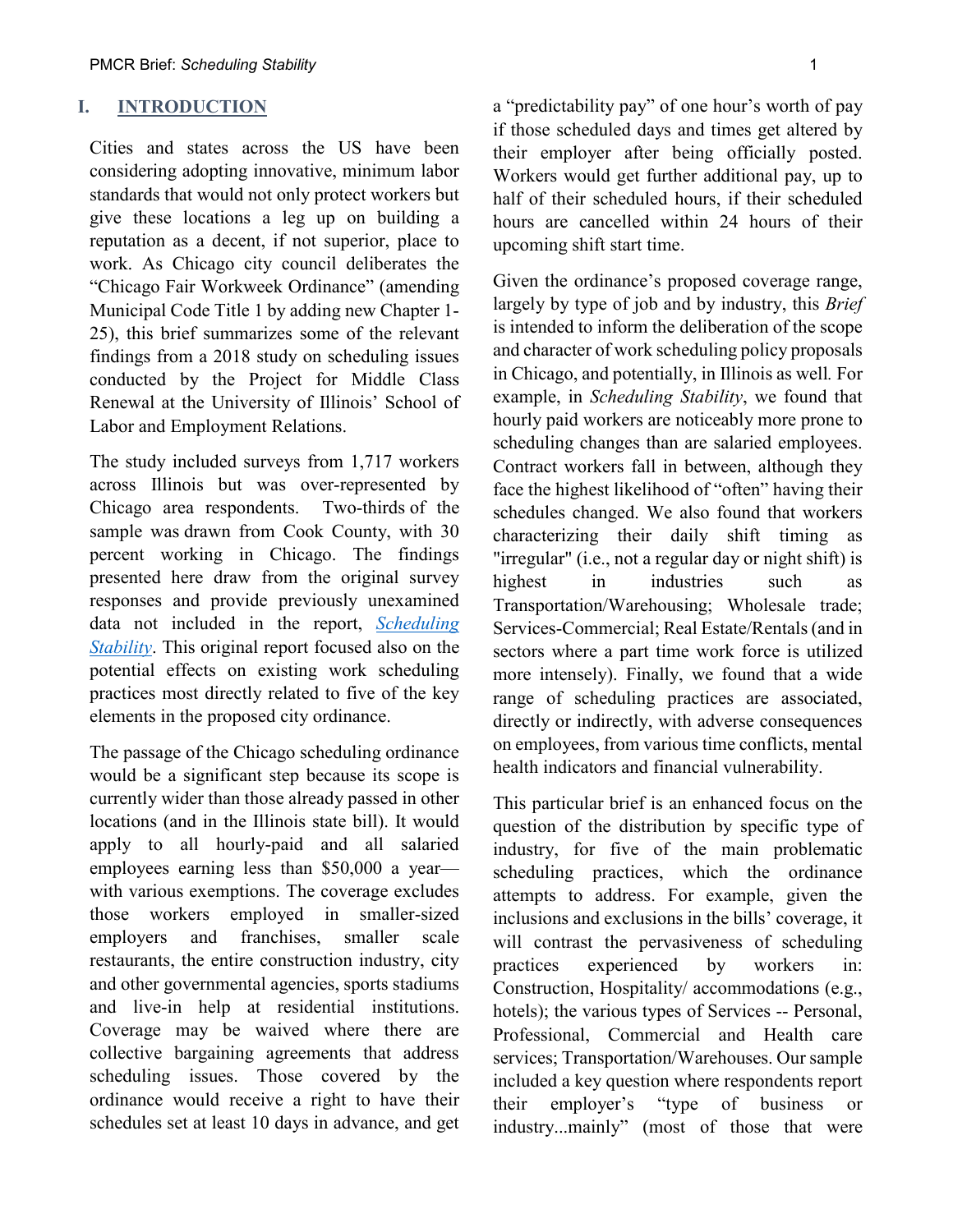"unsure" or left blank were able to be coded by the employer's name).

By highlighting scheduling patterns across 21 total industry classifications, the findings suggest that it is more appropriate, impactful or fairer to include, as opposed to carve out, coverage for certain sectors, including those requesting exemption, such as construction or hospitals. It will imply which sectors are already operating more in line with the minimum scheduling standards proposed; suggesting the adjustment involved should not be excessively burdensome.

Specifically, we focus on five of the scheduling practices which relate most directly to the Chicago bill: 1) on call shift scheduling; 2) short advance notice of schedule; 3) having shift or schedule changed once posted; 4) inadequate (wanting more) hours, when more hours are available at one's job; 5) overtime work hours or shifts that are mandatory. The six figures below show the presence of these practices by industry in Chicago.

#### **II. BRIEF FINDINGS**

#### *1. On-Call Shift Working*

**Figure 1** shows that as many as one in six workers (17 percent) in the sample reported working oncall "regularly" or "often." Though this practice exists in every industry, consistent on-call work affects less than 10 percent of all surveyed workers in three of the industries: Manufacturing, Professional and technical services and Hospitality. Regular on-call work occurs at least twice the average in three particular industries-- at rates of at least a third of all its workers: Construction, Food Services and Wholesale trade. It is also considerably above the average in another three industries -- IT, Commercial type services and Transportation/ warehousing. In all six of these sectors, on-call working affects a greater proportion than where it was used traditionally, such as Hospitals and other Health Care Services industries.

*Figure 1*

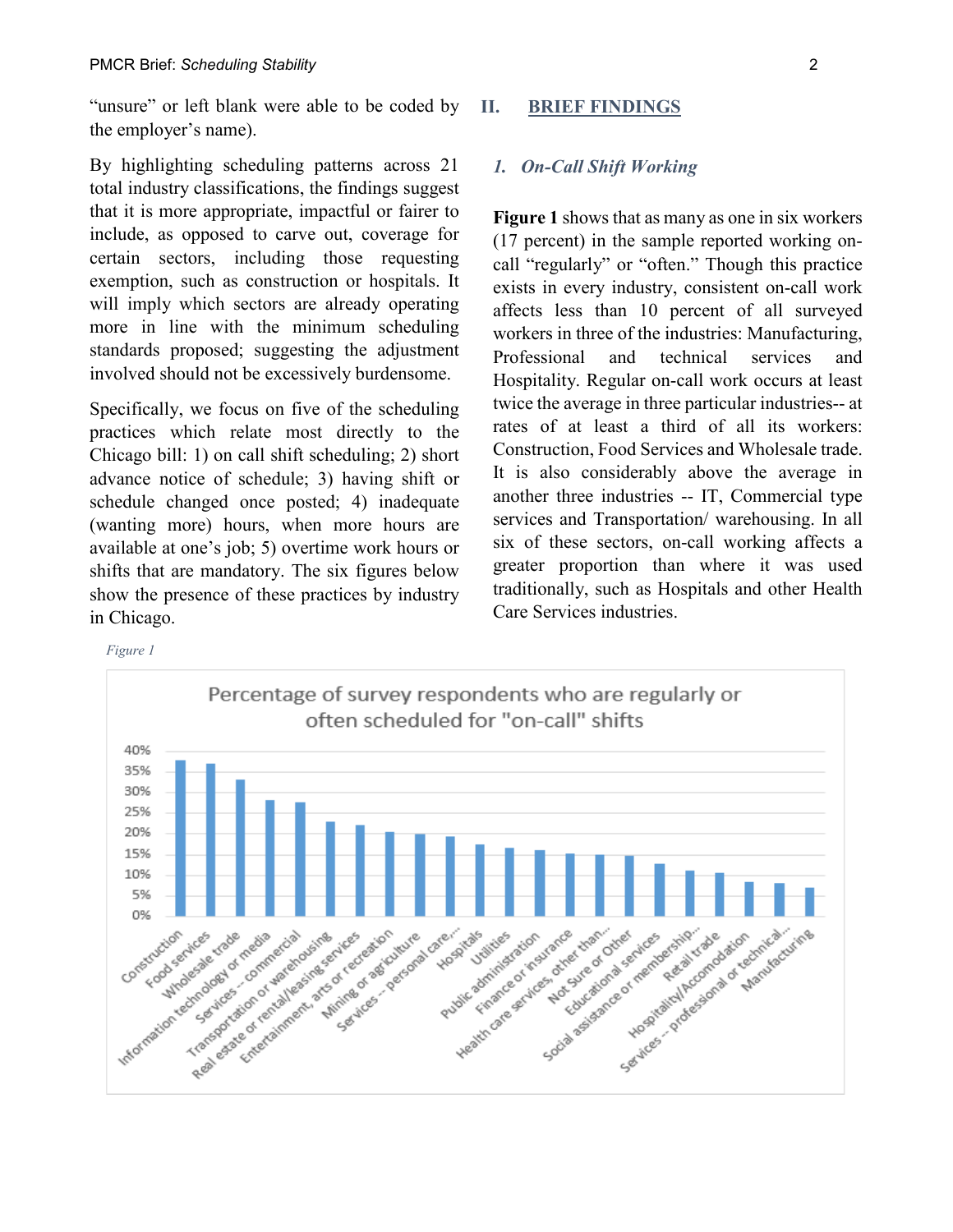



*Scheduling Stability* found that a far greater proportion of surveyed workers (i.e., 37 percent) work on-call shifts " at least either sometimes" or "occasionally." Reinforcing the findings here, on-call scheduling is even more prevalent in the following industries: Construction; Servicespersonal; Services-commercial; InfoTech/Media; Wholesale trade. While not "often," it is at least "sometimes" used in other industries: Services-Food/Drink, Construction, Entertainment/arts/rec and Hospitality/ accommodations.

#### *2. Advance Notice of Work Schedule*

The industries with the highest proportion of workers who currently get less than two weeks notice of their upcoming work schedule are shown in **Figure 2.** These industries are, in order: Food services, Construction, Agriculture/mining, Info tech, Retail trade and Services--Personal and household care. Other industries that have rates above the 45 percent overall average include Services-Commercial, Entertainment/recreation, Health care services (other than hospitals) and Wholesale trade.

#### *3. Schedules Adjusted After Being Posted*

*Scheduling Stability* revealed that a substantial proportion of workers in the sample "have their schedule adjusted after being posted." It revealed that having a schedule that "never changes" is lowest in the Retail trade industry, at only 12 percent. In addition, never changing schedules are also low in: Food services and in Hospitality/accommodations. **Figure 3** reveals as many as one-third of the sample has their schedule change either *occasionally*, *sometimes* or *often*. It ranks industries by this exposure. These may be the workers most likely to be ameliorated by the "predictability pay" feature of the law.

For workers in Retail, changed schedules after posting is reported as just about as high as it is in Service sectors (i.e., personal/household and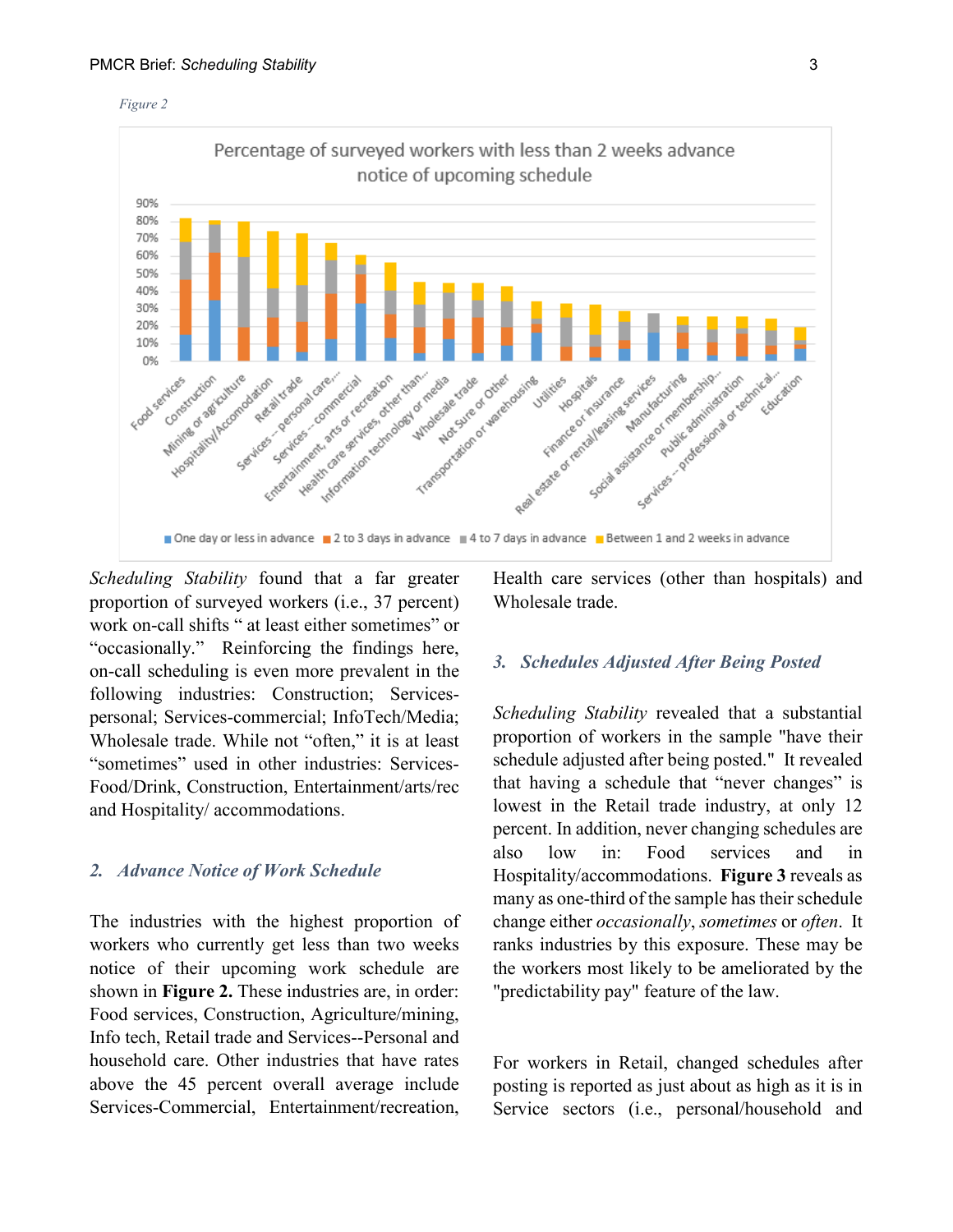



#### commercial). While one in three workers across the sample report having shifts change after posting, it is upwards of at least half those employed in both Retail and Service industries. Unpredictable and unstable schedules are highest (other than in the small sample size for Agriculture/Mining) in Construction, where at least two-thirds of surveyed workers have their posted schedules consistently altered.

In certain sectors, the percentage of workers who "often" have their schedule changed after posting is quite high, particularly in: Construction; Transportation/warehousing, Wholesale trade, Finance/insurance, Food services and Hospitals. Conversely, no one in the sample regarded scheduling changes as "often" in a few select sectors -- Hospitality, Utilities, Mining/agriculture and Public administration. Sectors with below average rates of scheduling changes include: Public administration, Social assistance, Educational services and Manufacturing. The rates in these industries are only about half the overall rate of 33 percent, which demonstrates it is at least feasible to operate with considerably less frequent (not zero) scheduling changes, even though these sectors do experience swings in their demand (orders, customers, clients, etc.)

#### *4. Underemployment (Inadequate Hours of Work)*

Access to more hours, if made available by the employer, is a key provision in scheduling laws. It is explicitly designed to steer extra hours to those expressing a need or preference for more hours and income, i.e., those underemployed at their primary or current job. This provision was made necessary since many firms are frequently going first to temporary agencies or creating new part time positions, rather than offering hours to their existing, often underemployed, part time staff who might pick up those hours or shifts.

While historically high rates of involuntary part time working has gradually subsided (although stabilized at a still higher than past rates), underemployment more generally (i.e., wanting more hours) is incredibly high in this sample. **Figure 4** shows the preference for more hours and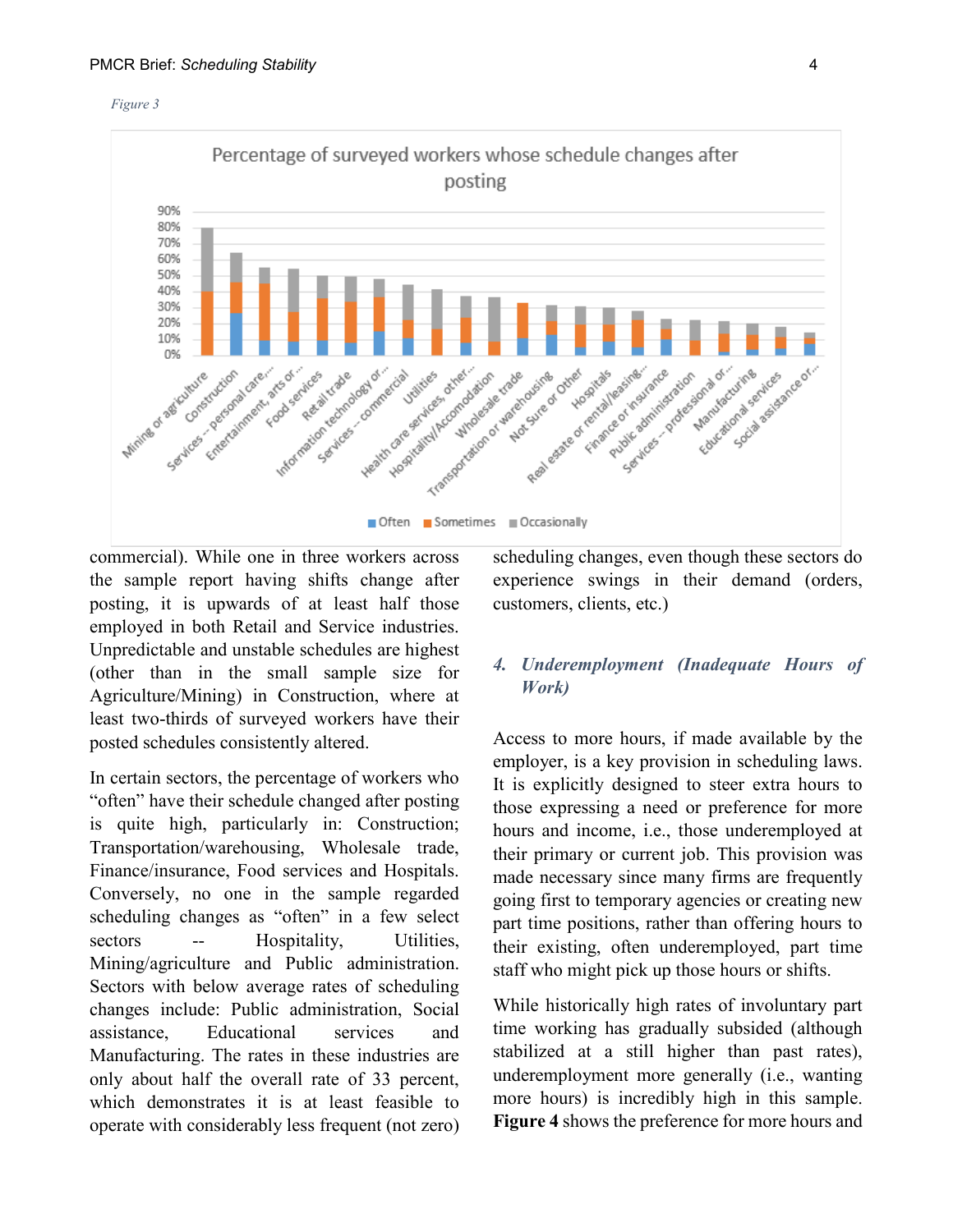



income is shared by 48 percent of respondents, which includes both part time, full time and contract workers. Moreover, it is clear that while part timers wanting full time is concentrated mainly in four industries (see [Golden, EPI, 2016\)](https://www.epi.org/publication/still-falling-short-on-hours-and-pay-part-time-work-becoming-new-normal/), the more general underemployment is widespread across all industry types. Underemployment is below 30 percent in only two of the 21 industries (Utilities and Hospitals, see Appendix). The desire for more hours and income is especially

prevalent among workers employed (in order) in: Services--personal care, Entertainment/arts and recreation, Services-commercial, Food services, Agriculture and mining, Health care services, Construction and Manufacturing. The findings reinforce those in *Scheduling Stability* that underemployment is higher in Services sector work generally, and perhaps higher than expected in Finance/insurance and Hospitals.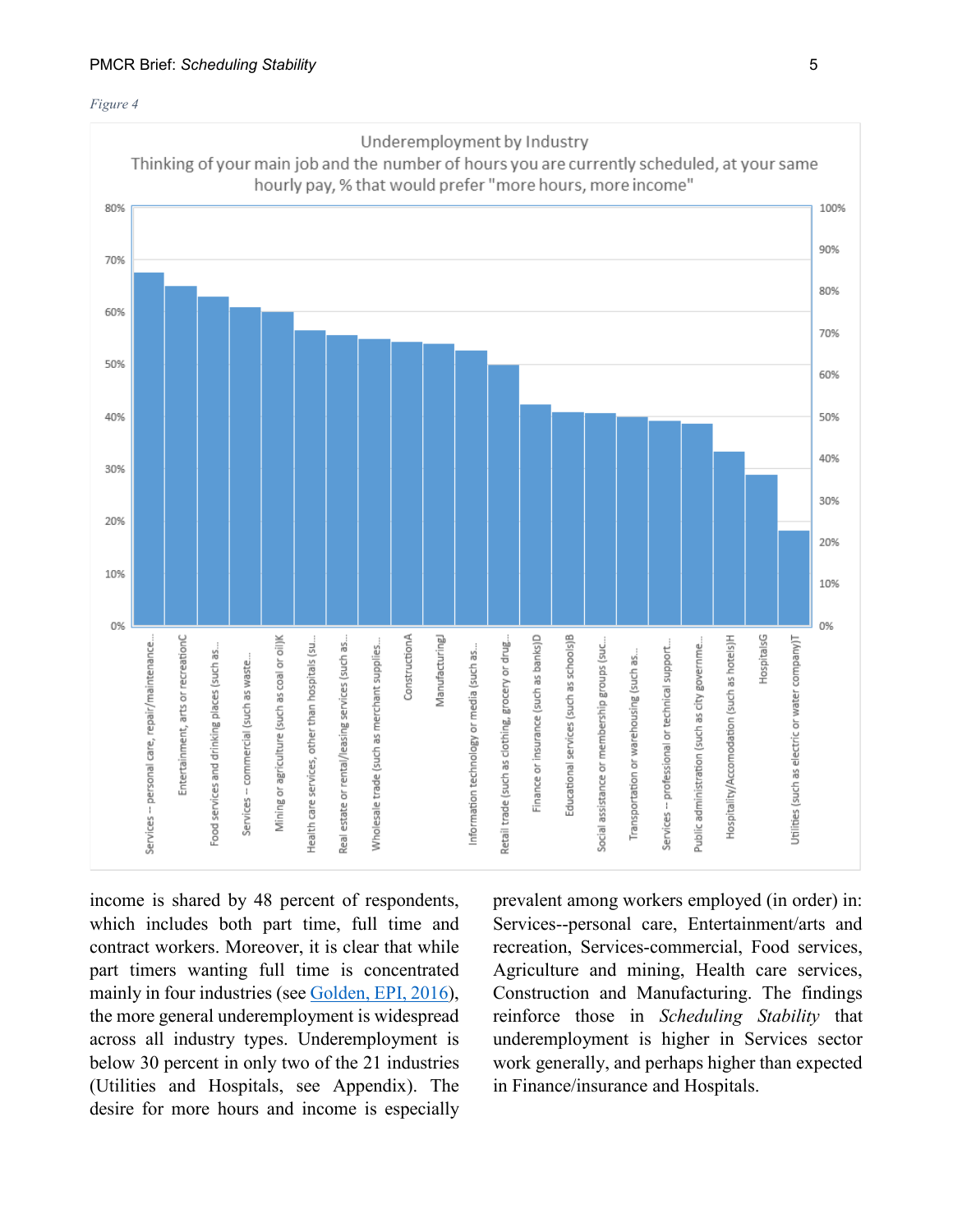



Overemployment is far lower, but non-trivial, in several sectors, notably in Hospitality, Info tech, Health services and Entertainment/arts/rec. There are other sectors where there is substantial underemployment where virtually no one is seeking fewer hours (i.e., Agriculture/mining, Real estate/rentals, Nonprofits and Services -- Personal and repair). In these sectors, the combination of high underemployment and overemployment contributes to a high "mismatch" rate where the fewest workers are getting their desired hours (**Figure 5**). Next highest mismatch rates are in Servicescommercial and Health care services. These are the sectors where "Fair Workweek" laws could likely to do the most good by encouraging the assigning of available hours to workers most in need of additional hours. Indeed, certain counties or cities have targeted commercial building cleaning for minimum workweek laws such as in the [District of Columbia,](http://lims.dccouncil.us/Legislation/B21-0331) and recently proposed in Jersey City, NJ and Montgomery County MD.

Given the simultaneous existence of high underemployment and nontrivial overemployment in certain industries workers would stand to gain most by better matching actual number of hours to their preferences. The ability to request either more or fewer weekly hours of work would enhance a more productive matching of workers to work hours.

#### *5. Mandatory Overtime Work Hours*

Required overtime work, as shown in **Figure 6**, is spread fairly evenly across all industries. However, there appear to be some sectors where it is elevated, such as in Info tech/media; and somewhat so in Public admin; Construction; Manufacturing; Food Services; Real Estate/Rentals; and Transportation/Warehousing. Both overtime is mandatory and overemployment is high, in certain industries, especially Info tech and Construction, where workers' well-being would gain considerably with a protected right to